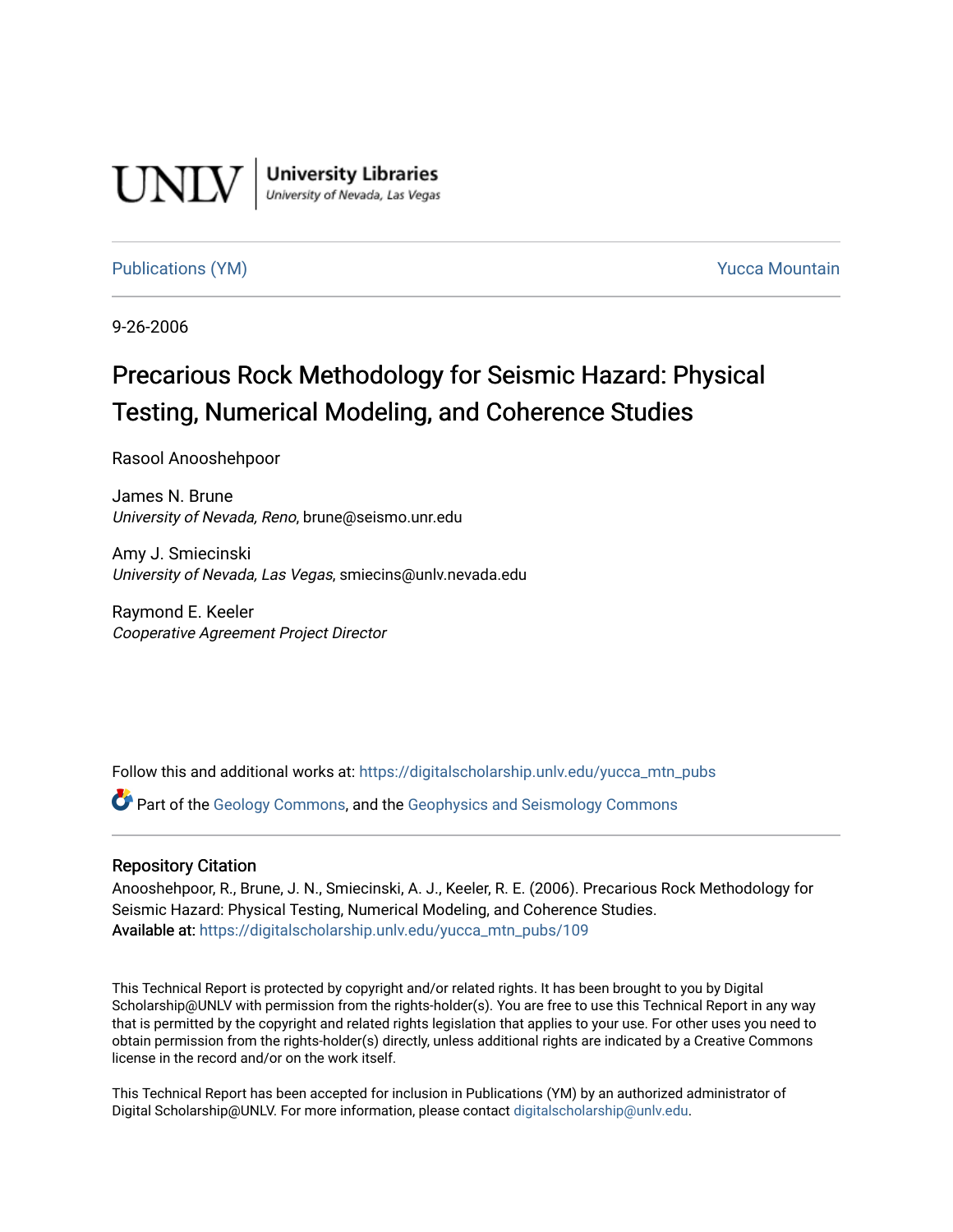

### Scientific Investigation Plan (SIP)

- Task Title: Precarious Rock Methodology for Seismic Hazard: Physical Testing, Numerical Modeling, and Coherence **Studies**
- Task Number: ORD-F¥04-020
- Document Number: SIP-UNR-043
- Revision: 1
- Effective Date: September 26, 2006
- Author: Rasool Anooshehpoor

Approvals;



Raymond Keeler, Project Director

 $\frac{265006}{\text{Date}}$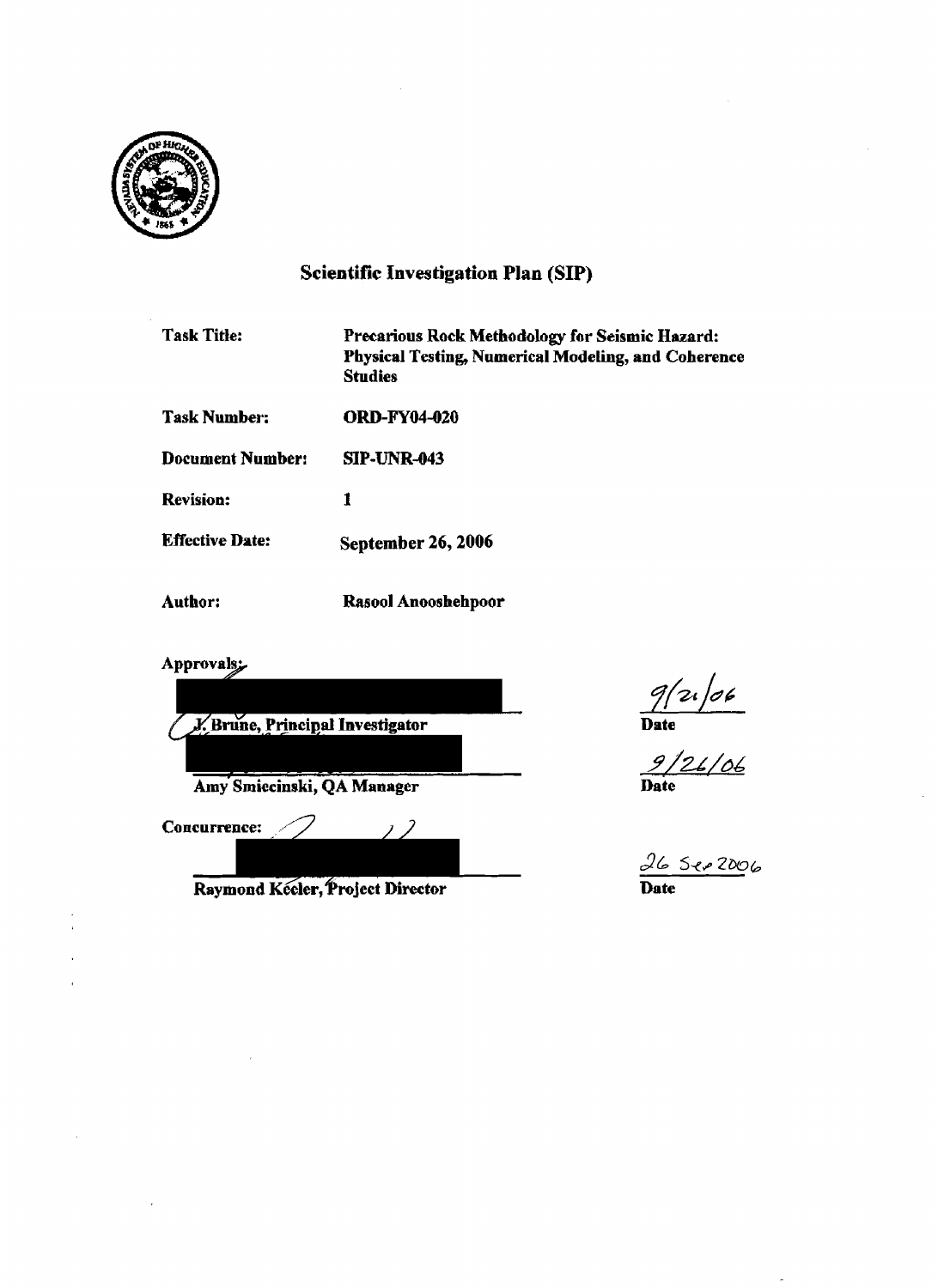# *REVISION HISTORY*

| <b>Revision</b><br><b>Number</b> | <b>Effective</b><br>Date | <b>Description and Reason for Change</b>                                                                                                                          |
|----------------------------------|--------------------------|-------------------------------------------------------------------------------------------------------------------------------------------------------------------|
| $\Omega$                         | 12/17/2004               | Initial Issue.                                                                                                                                                    |
|                                  | 9/26/06                  | Reduction in scope–age dating work will not be conducted;<br>and subtask 3.2 change in status from Q to Non-Q (paras.<br>$2.3, 3.1 \& 3.2$ ). Incorporated DCN 1. |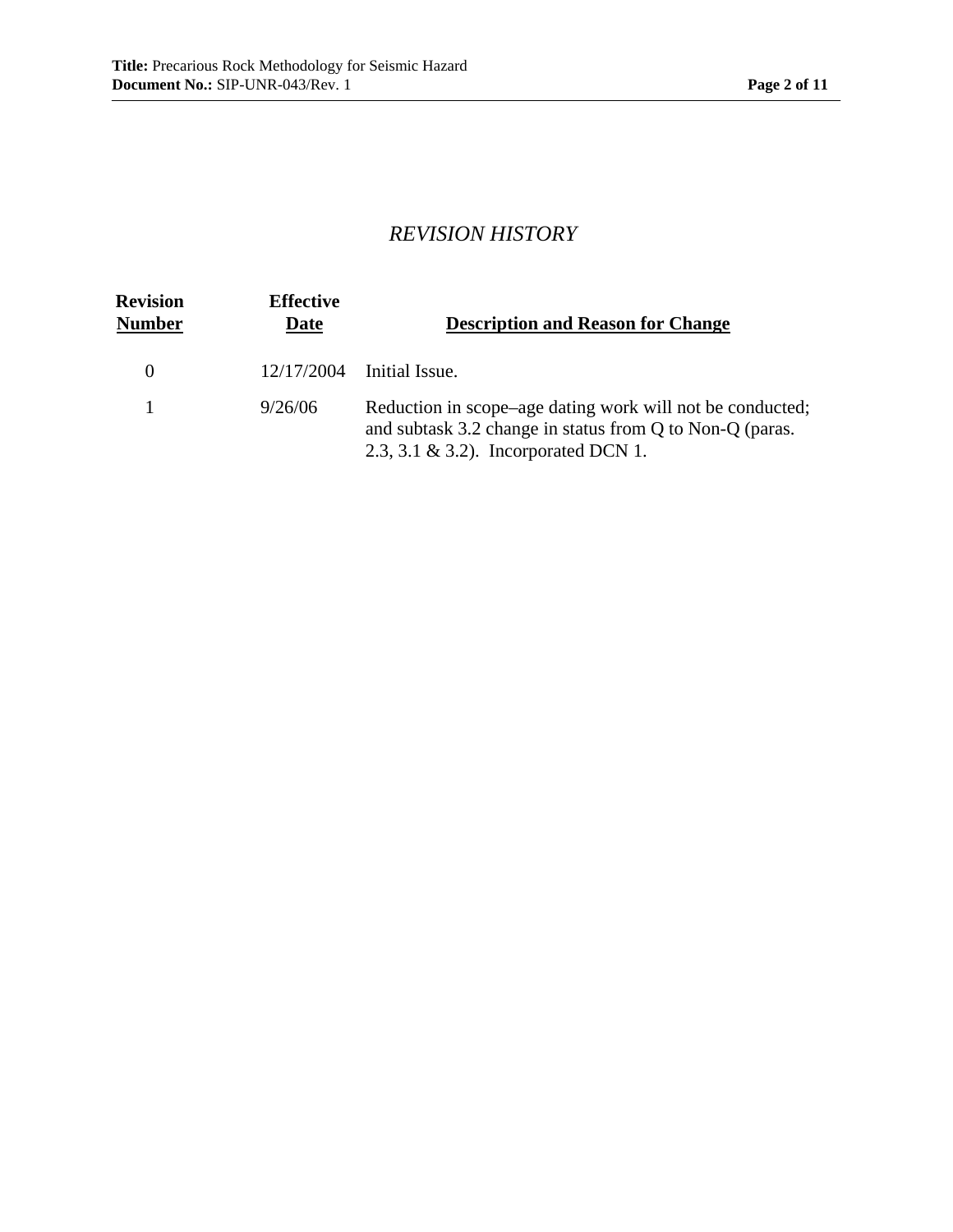### **Table of Contents**

| 1                     |      |  |  |  |
|-----------------------|------|--|--|--|
| $\mathcal{D}_{\cdot}$ |      |  |  |  |
|                       | 2.1  |  |  |  |
|                       | 2.2  |  |  |  |
|                       | 2.3  |  |  |  |
|                       | 2.4  |  |  |  |
| 3 <sup>7</sup>        |      |  |  |  |
|                       | 3.1  |  |  |  |
|                       | 3.2  |  |  |  |
|                       | 3.3  |  |  |  |
| $\overline{4}$        |      |  |  |  |
| 5                     |      |  |  |  |
|                       | 5.1  |  |  |  |
|                       | 5.2  |  |  |  |
| 6                     |      |  |  |  |
| 7                     |      |  |  |  |
| 8                     |      |  |  |  |
| 9                     |      |  |  |  |
| 10                    |      |  |  |  |
| 11                    |      |  |  |  |
|                       | 12   |  |  |  |
| 13                    |      |  |  |  |
| 13.1                  |      |  |  |  |
|                       | 13.2 |  |  |  |
| 14                    |      |  |  |  |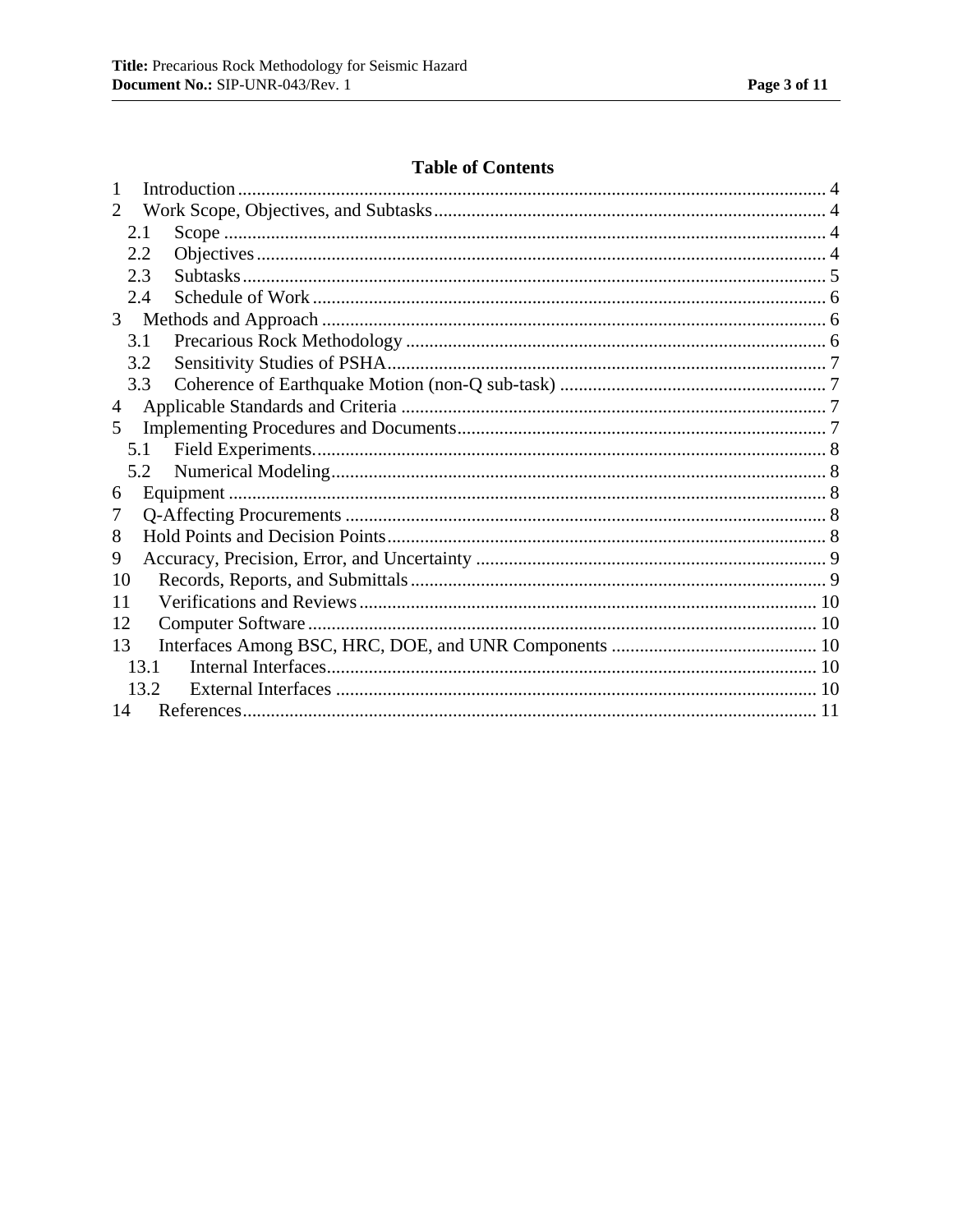## **1 Introduction**

QAP-3.0 (*Scientific Investigation Control*) of the University and Community College System of Nevada (UCCSN) Quality Assurance (QA) program requires that, prior to initiating work, a Scientific Investigation Plan (SIP) must be prepared and approved. This SIP is the planning document for "Precarious Rock Methodology for Seismic Hazards: Physical Testing, Numerical Modeling and Coherence Studies" funded as Task ORD-FY04-020 by the UCCSN/DOE cooperative agreement DE-FC28-04RW12232. This SIP is intended to cover the precarious rock methodology, and coherence of earthquake motion performed by the UNR Seismological Laboratory. This SIP represents an independent confirmatory study supporting previously gathered information. This SIP is a stand-alone document, and one or more subtasks will utilize scientific notebooks as appropriate, but all planning of the task is described in the SIP and subsequent revisions as needed. The first few pages of the scientific notebooks will reference or summarize this SIP. The work described in this SIP is subject to UCCSN QA program requirements.

# **2 Work Scope, Objectives, and Subtasks**

### **2.1 Scope**

The precarious rock methodology used for seismic hazard assessment includes location, age dating, field measurements of the quasi-static toppling acceleration of balanced rocks, and study of their dynamic response to realistic strong motion seismograms using numerical modeling. The work scope is contained in the task description issued by the DOE to the Seismology Laboratory of the University of Nevada, Reno and is itemized in section 2.3 below. In addition, measurement of the coherence of seismic energy at high frequencies, critical to the understanding of the variability of high frequency ground motions at the repository level, will be estimated based on data collected in limited scope portable instrument deployments. Existing high-frequency geophones that remain in place from earlier geophysical experiments will be used.

#### **2.2 Objectives**

The objectives of the work are:

- **Further quantification of precarious rock constraints on ground motion**
- Comparison of results with predictions of the existing PSHA
- Sensitivity studies of PSHA to: (1) the "ergodic" assumption, and (2) to truncating attenuation relations at various multiples of one standard deviation.
- Installation of portable recorders at existing geophone locations to estimate the coherence of seismic energy from local earthquakes.
- Write final report on age dates.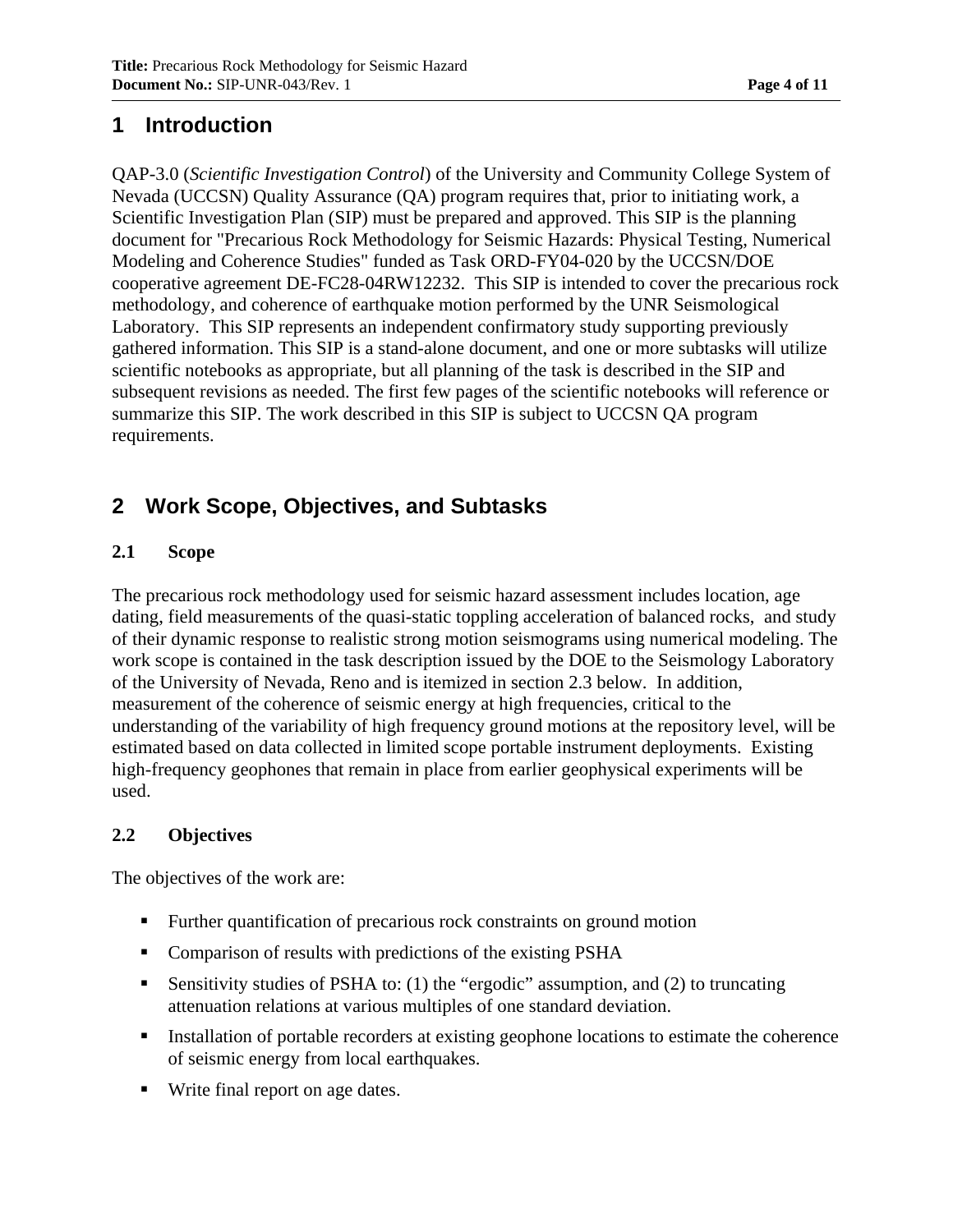#### **2.3 Subtasks**

Subtasks for this project are:

- 1. Carry out field work at precarious rock sites in the Yucca Mountain area to determine the quasi-static toppling acceleration. The field work involves (a) recording the GPS location of the rocks, (b) determining the direction that each rock is likely to topple, (c) measuring the quasi-static toppling force by applying a horizontal force through the center of mass of the rock, and (d) estimating the mass of the rock. The ratio of the force that just tips the rock to the mass of the rock is defined as the quasi-static toppling acceleration. This parameter is then used in numerical analysis to estimate the dynamic toppling accelerations during earthquakes.
- 2. Survey new areas in the vicinity of Yucca Mountain for possible precarious rock sites. The survey begins with visual inspection from car and on foot using binoculars when needed. Once the potential precarious rocks are sighted, we hike to the sites to investigate whether or not they are good candidates for field test.
- 3. Use numerical modeling techniques to study the response of precarious rocks to variously shaped seismograms to determine the precarious rock constraints on response spectra. There will be no models produced requiring compliance with QAP-3.3. Compare numerical results with shake table testing results.
- 4.
- 5. Compare precarious rock results statistically with specific Probabilistic Seismic Hazard Analysis (PSHA) models.
- 6. Perform sensitivity studies of PSHA to: (1) the "ergodic" assumption, and (2) to truncating attenuations relations at various multiples of one standard deviation.
- 7. Visit ESF to assess the state of existing geophones that will be used in the coherence evaluation.
- 8. Install short-term portable data acquisition systems at selected locations along the ESF west wall that can efficiently retrieve earthquake data from a set of existing high frequency geophones in order to evaluate coherence of ground motion.
- 9. Report results, analyses and interpretations, and implications for seismic hazard estimates.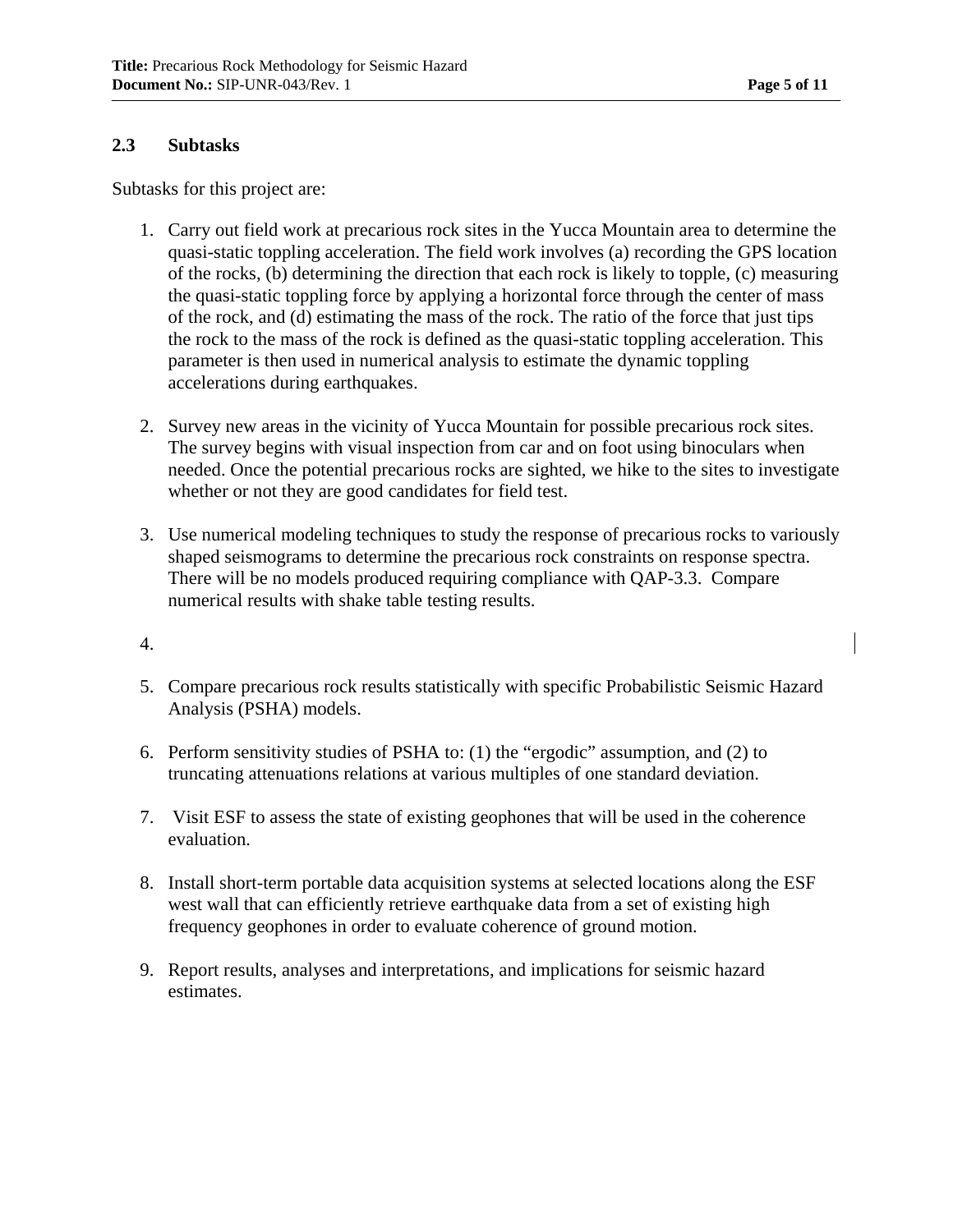### **2.4 Schedule of Work**

Schedules for submittals and reports are entered in the UCCSN/YMP Cooperative Agreement Milestone Schedule (http://hrcweb.nevada.edu/data/co-op/milestones\_rev09-24-2004.pdf). Below are the major milestones for this project:

| November 30, 2004  | Install instruments in the ESF                     |
|--------------------|----------------------------------------------------|
| November 30, 2004  | Begin field testing of precarious rocks            |
| January 4, 2005    | Begin numerical testing                            |
| May 16, 2005       | Begin PSHA sensitivity studies                     |
| June 30, 2005      | Complete field testing                             |
| July 29, 2005      | Complete numerical modeling                        |
| August 15, 2005    | Complete PSHA sensitivity studies                  |
| September 29, 2005 | Complete data reduction/analysis                   |
| October 3, 2005    | Submit scientific notebook for QA/Technical review |
| October 14, 2005   | Submit data to TDA                                 |
| November 1, 2005   | Submit final report for QA/Technical review        |
| November 25, 2005  | Submit final report to DOE                         |
| November 30, 2005  | Submit final records                               |

# **3 Methods and Approach**

### **3.1 Precarious Rock Methodology**

Estimates of the dynamic toppling accelerations obtained from rocking response of precarious rocks can provide constraints on ground motion. Analysis of the rocking response of a rock during earthquakes requires knowledge of a few parameters specific to that rock. The most important parameter is the angle  $\alpha$  between the vertical and the line through the rocking points and the center of mass of the rock. The majority of the precariously balanced rocks tend to oscillate about two rotation axes when subjected to ground motion. Obviously, since there are two rocking points, two angles need to be determined. In general, there can be more than one rocking direction, which might require measurements of more than two angles. Although these angles can be estimated by direct measurements in the field, the most reliable method is by determining the quasi-static toppling acceleration ( $\leq \alpha g$ ). Precarious Rock Methodology is described in details in Anooshehpoor et al. (2002, 2004).

Other parameters measured in the field are the dimensions of the rock including the distance between the center of mass and the rocking points and the direction that a rock is more likely to topple during earthquakes. These parameters are then used to estimate the dynamic toppling acceleration. The dynamic toppling acceleration will be estimated by numerical simulations (non-Q because qualifying the software is beyond the present scope of this task).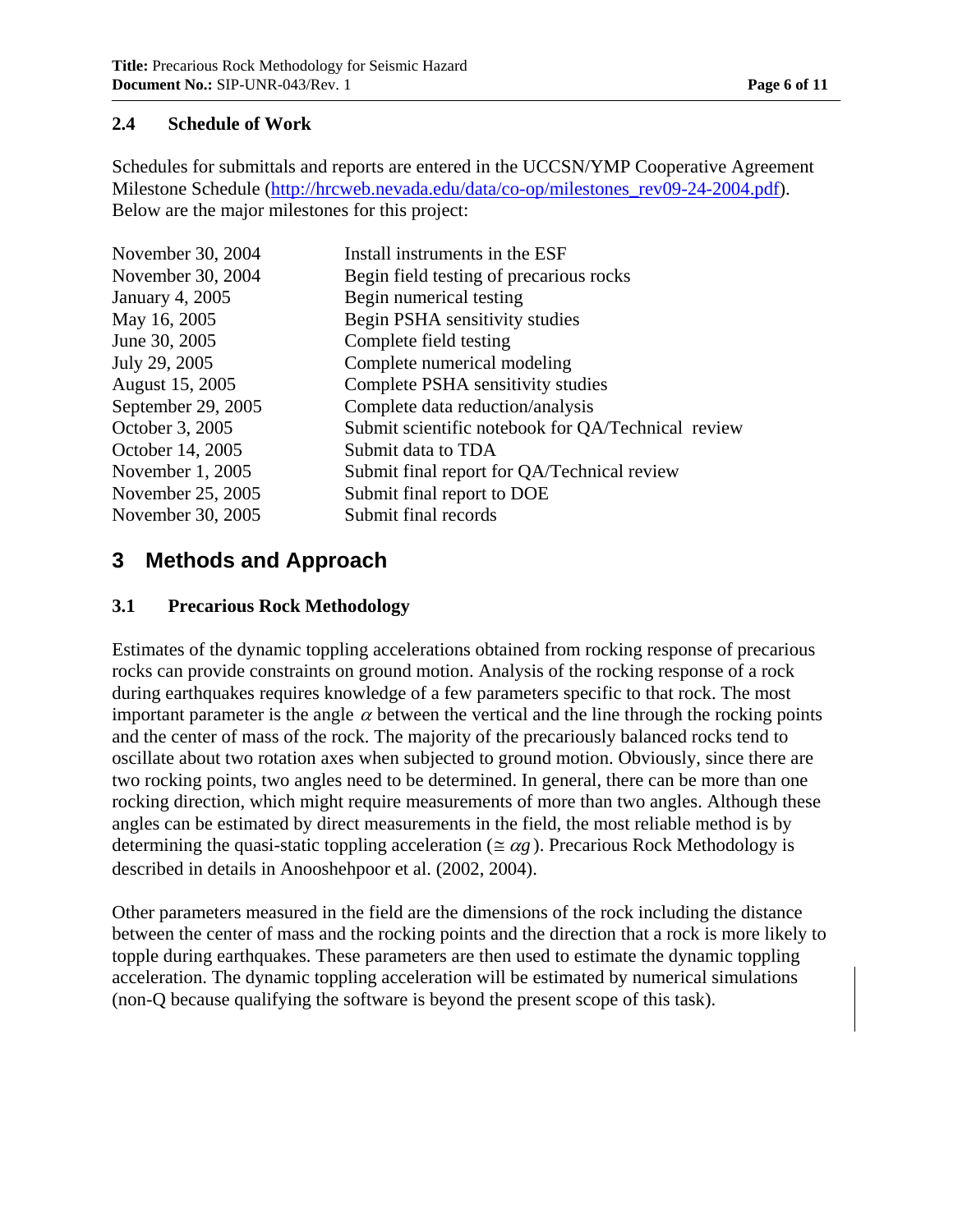### **3.2 Sensitivity Studies of PSHA (non-Q sub-task)**

A complete analysis of this is beyond the scope of the study, as it would require rerunning the complete PSHA with various modifications to the input. This is the reason this subtask is non-Q. We would execute simplified PSHA calculations where the input is the same as some individual models – i.e. a specific fault model, a specific background seismicity model, and one of the same ground motion prediction equations as the complete PSHA. With this model, we can test the ergodic assumption and the effect of truncating the attenuation curves at two or three standard deviations above the mean. Since this kind of input is aggregated over thousands of specific input models in the complete PSHA, the results will give some indication of the type of effect these decisions may have had on the complete analysis.

### **3.3 Coherence of Earthquake Motion (non-Q sub-task)**

A portable seismic recorder will be deployed at one location in the ESF to record local earthquakes to evaluate the coherence of seismic energy at the ESF level generated from local earthquakes. Events will be selected from the SGBDSN catalog and extracted using standard tools. Details will be documented in the Scientific Notebook. This is a non-Q sub-task and will be conducted to assess the coherence of seismic energy over a broad a band as possible under the limitations of the existing high-frequency, 10 Hz, geophones that are installed along the ESF backwall. The coherence and correlation coefficients between various sensor records, over this as yet unknown band width, will be evaluated using SAC routines. Using a single seismic recorder, 6 geophones will be recorded. Data will be collected at 200 sps, and since only one digitizer will be applied, timing precision is therefore controlled within instrument. Only relative timing control will be used and will be sufficient; absolute time control is not required. We have not been able to evaluate the state of the in place sensors. Before deploying the recorder, we will induce a pulse with known current, into each sensor and measure the output through the digital data acquisition system and with a QA multi-meter; only 'consistent' relative amplitude information between adjacent sensors is required. Assessment of coherence of seismic energy within the scoping study will be documented in scientific notebooks and be provided in a report. Earthquake waveform data will be submitted. The results of this study will not be used as "quality affecting" work.

# **4 Applicable Standards and Criteria**

There are no special standards and criteria for this task. All work will be conducted or supervised by professional seismologists, but there are no specific job skills required beyond those stated in the position descriptions filed with the HRC.

### **5 Implementing Procedures and Documents**

UCCSN Quality Assurance Procedures (QAP) apply to the subtasks listed below, as appropriate.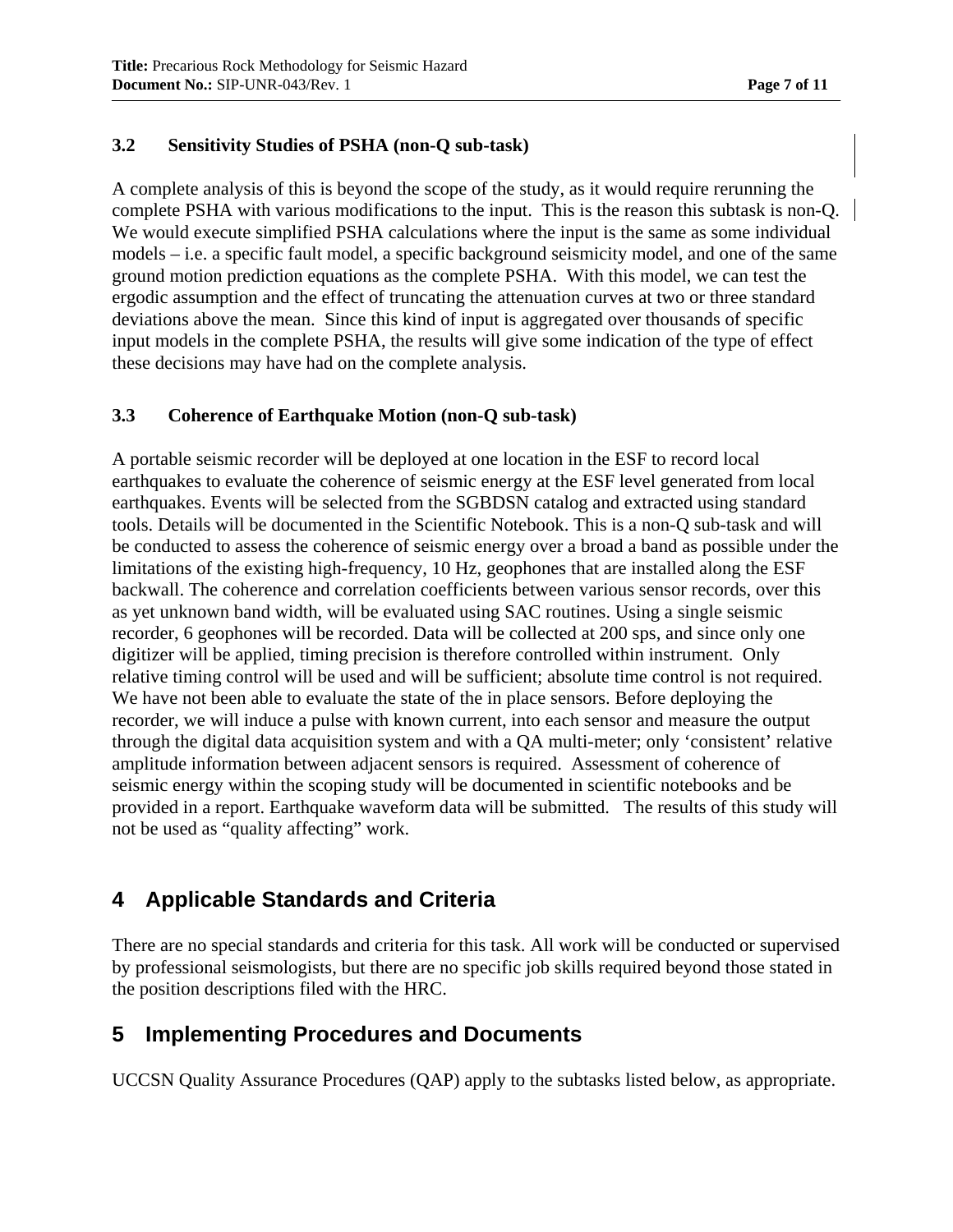Implementing procedures (IP) and scientific notebooks (SN) that are applicable to specific subtasks for Task 20 are listed below.

#### **5.1 Field Experiments.**

IPR-007: Methodology to Determine the Quasi-Static Toppling Acceleration in the Field

#### **5.2 Numerical Modeling**

IPR-008: Methodology of Inferring the Dynamic Toppling Acceleration from the Quasi-Static Toppling Acceleration

# **6 Equipment**

Field equipment consists of:

- GPS (Global Positioning System) units. GPS unit does not require calibration.
- Digital forcemeter manufactured by Chatilan, which consists of a digital force gauge, and two load cells with capacities of 2000 and 10,000 lb. The load cell will be calibrated by a qualified supplier before usage.
- **Portable digital seismic instruments and data collection mechanisms. Digital acquisition** units are manufactured by Refraction Technology and will be calibrated in house before deployment. The calibration process will be documented in the scientific notebook. For sensors, the existing high-frequency geophones in the ESF (installed during prior geophysical investigations by non-UNR organizations) will be utilized.

Equipment used for this project will be kept in locked storage. Desk and portable computers used in this study will be password-protected and kept in a locked office.

### **7 Q-Affecting Procurements**

All quality-affecting equipment procurements and subcontracts are through UNR purchasing, with the approval of the UCCSN Quality Assurance Manager and in accordance with the QAP-7.0 and cooperative agreement. All work planned or performed and all 'Q' procurements and subcontracts are subject to review and/or verification by the DOE Office of Quality Assurance.

### **8 Hold Points and Decision Points**

None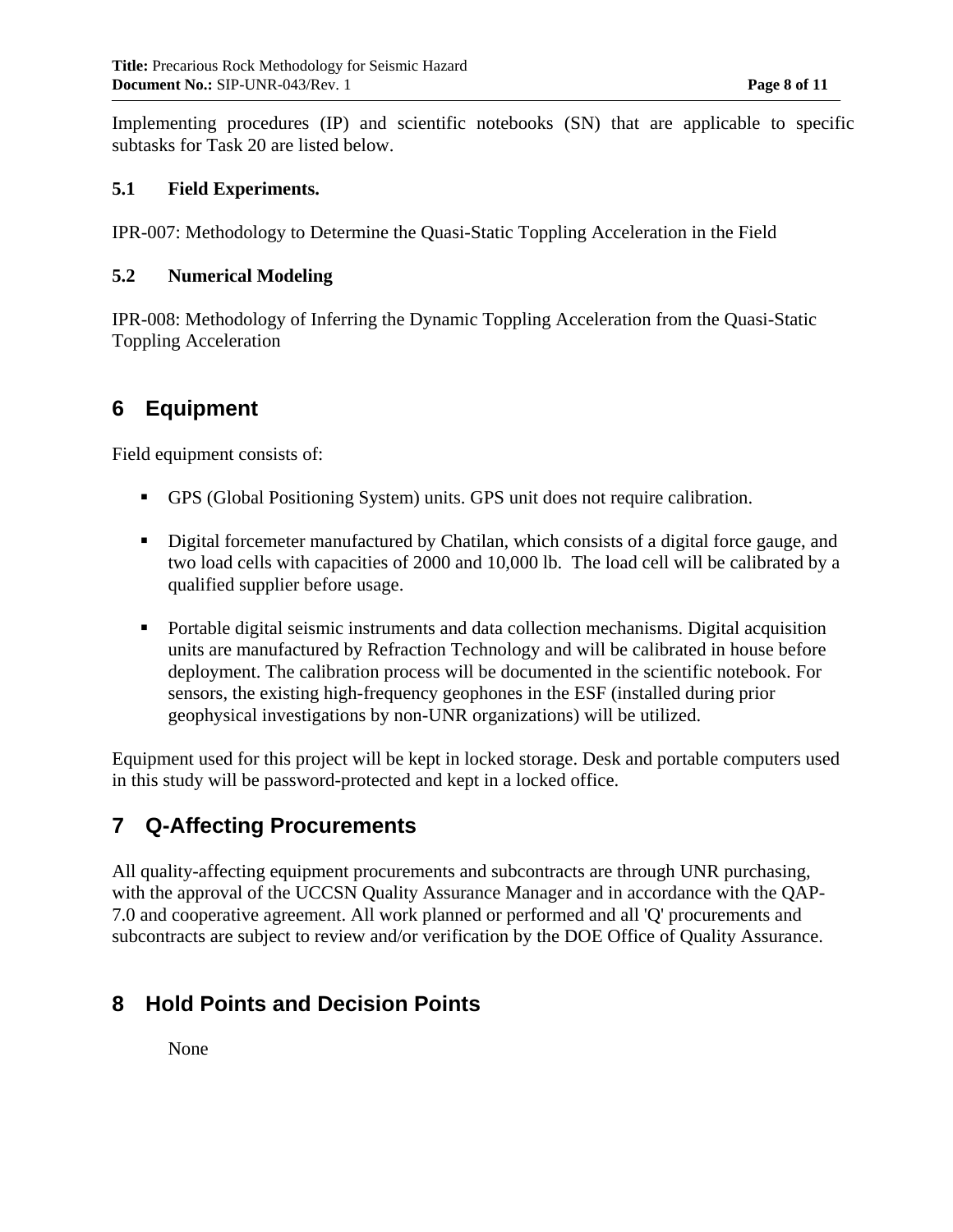# **9 Accuracy, Precision, Error, and Uncertainty**

Measurements on a precarious rock in the field would include GPS location, quasi-static toppling force, toppling direction, dimensions, location of the rock's center of mass, and density. The accuracy of GPS location is 10 meters horizontal and 20 meters vertical. The error in measuring toppling force with the load cell is less than 5%. Uncertainty in density measurement is less than 5%. Depending on rock shapes, the error in locating the center of mass, and the mass of the rock could be around 10 to 15%. Estimates of errors in the field will be recorded in the scientific notebook and incorporated in data analyses.

Error in numerical calculation of the dynamic toppling acceleration will depend on errors in input parameters measured in the field.

# **10 Records, Reports, and Submittals**

QA records produced as a result of the UCCSN QAPs and this task's IPs will be controlled in accordance with QAP-17.0. Data collected in the field, results of the numerical modeling and reduced data will be used and controlled electronically. Electronic data will be protected in accordance with QAP-3.1, "Control of Electronic Data". All the reduced data will be submitted to the UCCSN Technical Data Archive (TDA) in accordance with QAP-3.6, "submittal of data". All the data will be quality affecting, however, if unqualified data were to be used for corroborative purposes, they will be labeled "unqualified" and traceability to their origin will be maintained. All the data will be protected on computers with "password" in limited access rooms. Back-ups of data will be kept in a safe in LMR building on the UNR campus, as well as a locked office.

Quarterly report submittals are submitted in accordance with the Cooperative Agreement. At the end of the project a report (submittal) will present results, analyses and interpretations, and implications for seismic hazard elements. This report will be reviewed according to QAP-3.4 (Technical Reports). Submittals are submitted in accordance to the Cooperative Agreement to the administrative task PI to DOE. Results will also be reviewed and submitted to a peerreviewed journal. UCCSN QAP-3.0, "*Scientific Investigation Control"* governs scientific notebooks used in this work plan. Submittal of the notebooks and report constitutes evidence of the work performed.

A report summarizing field work at precarious rock sites, numerical modeling analyses, comparison of precarious rock results with specific PSHA models, and results of sensitivity studies to the ergodic assumption and truncation of attenuation relations will be submitted to DOE.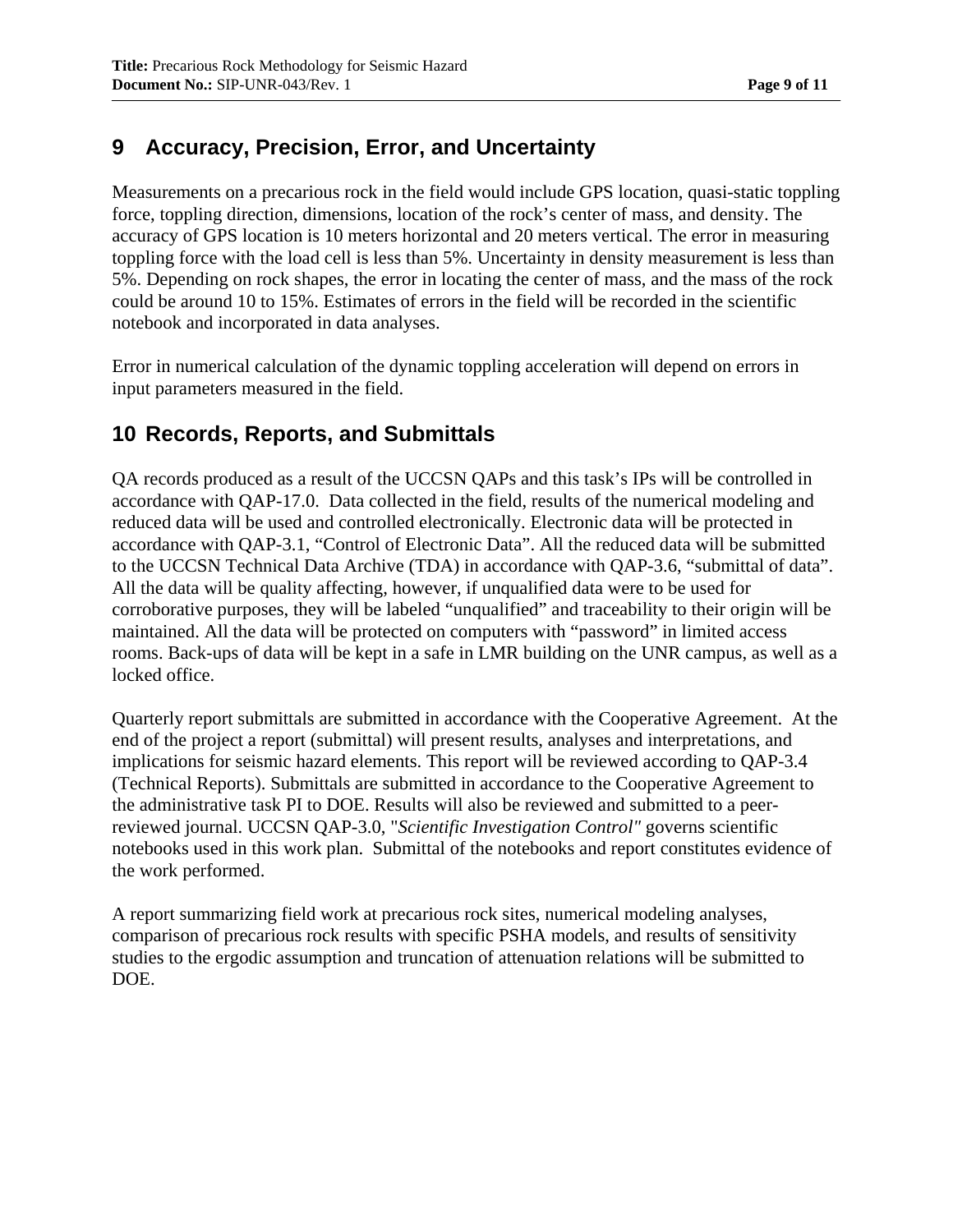### **11 Verifications and Reviews**

Scientific notebooks started under this task will be reviewed at the end of the subtask, or earlier as needed. Study data and/or results will be reviewed in accordance with QAP-3.0.

### **12 Computer Software**

The following computer programs are used in this task and controlled according to QAP-3.2: *Software Management.* 

| Program Name   | <b>STN</b>    | Purpose                                                                         | Computer      |
|----------------|---------------|---------------------------------------------------------------------------------|---------------|
| <b>SAC</b>     | 10085-00.46   | process and analyze seismograms                                                 | Sun $O/S$ 2.8 |
| <b>ROCKING</b> | $10453 - 1.0$ | The two-dimensional toppling program<br>will need to be qualified as a software | Sun $O/S$ 2.8 |
|                |               | routine.                                                                        |               |

# **13 Interfaces Among BSC, HRC, DOE, and UNR Components**

#### **13.1 Internal Interfaces**

The UCCSN provides indoctrination and training, as specified by the PI, and works with the PI or designee to track the status of personnel training. All quality-affecting procurements of calibration items and services will be made through UCCSN North purchasing, with approval of the UCCSN and in accordance with QAP-7.0 and the Cooperative Agreement.

The following UNR personnel are involved with the subtasks described in Section 2.3 and may make entries in the appropriate scientific notebooks:

| <b>Title</b>           | <b>Name</b>         |
|------------------------|---------------------|
| Principal Investigator | James Brune         |
| Research professor     | Rasool Anooshehpoor |
| Professor              | John Anderson       |
| Research professor     | Ken Smith           |

#### **13.2 External Interfaces**

Study results will contribute to seismic design input, through the Probabilistic Seismic Hazard Analysis, for the seismic engineering of surface and subsurface facilities by the Surface Facilities Operations and Engineered Barrier Systems Operations groups. . They are relevant to Performance Confirmation investigations. The field work in this work plan is monitored by the BSC Test Coordination Office (TCO) within "Ranch" area near Yucca Mountain.